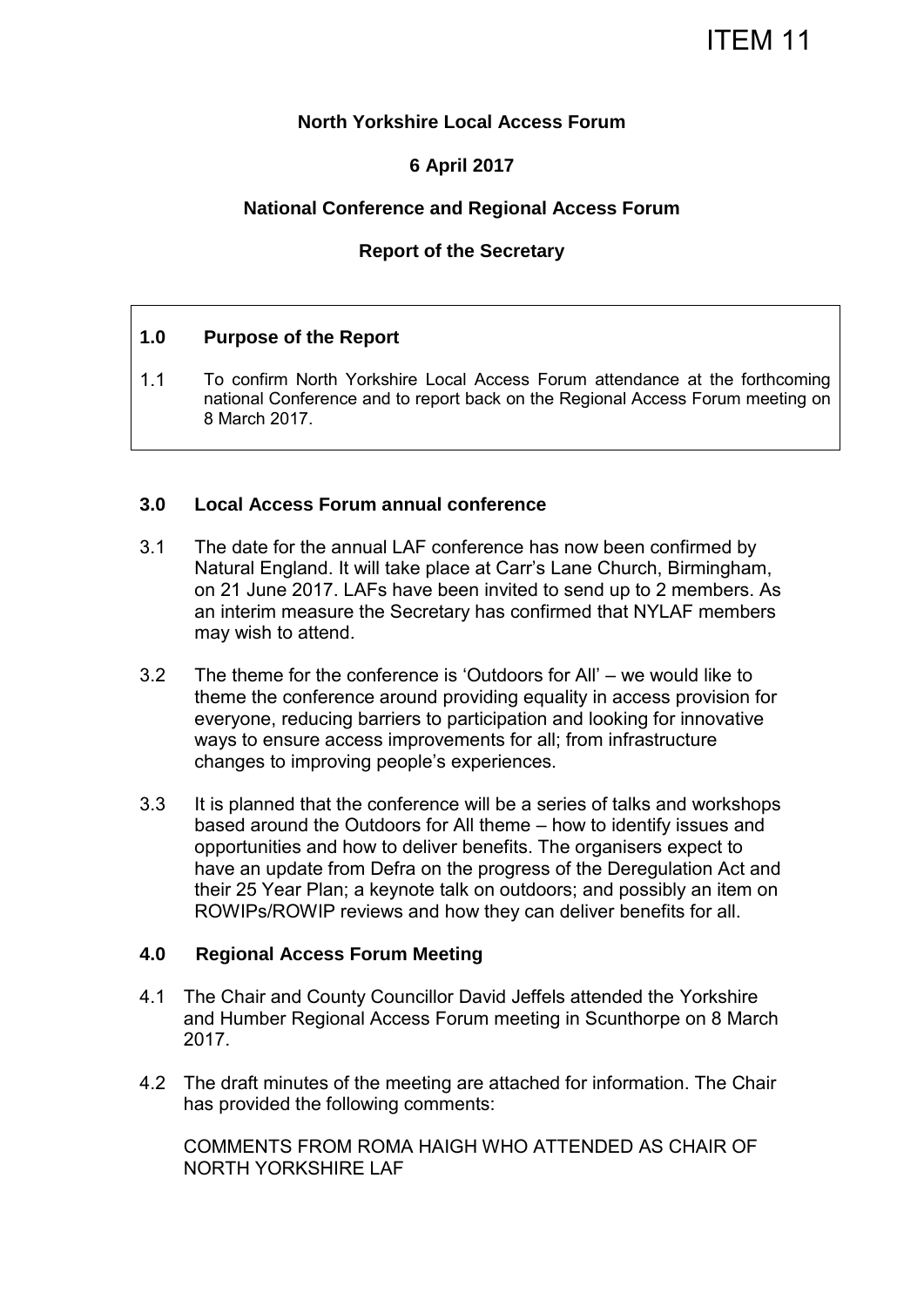- This was an interesting meeting with good presentations from SUSTRANS and the Coastal Path and updates from several LAFs in the Yorkshire & Humber region.
- The meeting was very much run by Jerry Pearlman (Leeds LAF and Regional Chair) who has obviously been extremely active in this area for many years. He is very much trying to find a successor and retire as Regional Chair but no one came forward.
- Susan Booth represented Natural England.
- I contacted Stephen Smith of HS2 [\(stephen.smith@hs2.org.uk\)](mailto:stephen.smith@hs2.org.uk) copying in Mike Willison of Leeds LAF. The proposed extension of HS2 towards York will come over a part of the North Yorkshire LAF area and Stephen has undertaken to keep us informed so that we can monitor any implications to access and rights of way. A NY LAF member might take on responsibility for monitoring the HS2 project - please volunteer.
- I sat next to Catriona Cook of the North York Moors LAF she is in deep discussions with NYCC over a number of issues.
- 4.3 The next meeting of the Regional Access Forum will take place in Bradford on 26 September 2017.

## **5.0 Recommendations**

- 5.1 That the Forum agrees representation at the national conference on 21 June 2017.
- 5.2 That the Forum considers feedback from the Regional Access Forum meeting on 8 March 2017.

BARRY KHAN Assistant Chief Executive (Legal and Democratic Services) County Hall NORTHALLERTON

Report author: Kate Arscott, Secretary to North Yorkshire Local Access Forum

**Background Documents**: None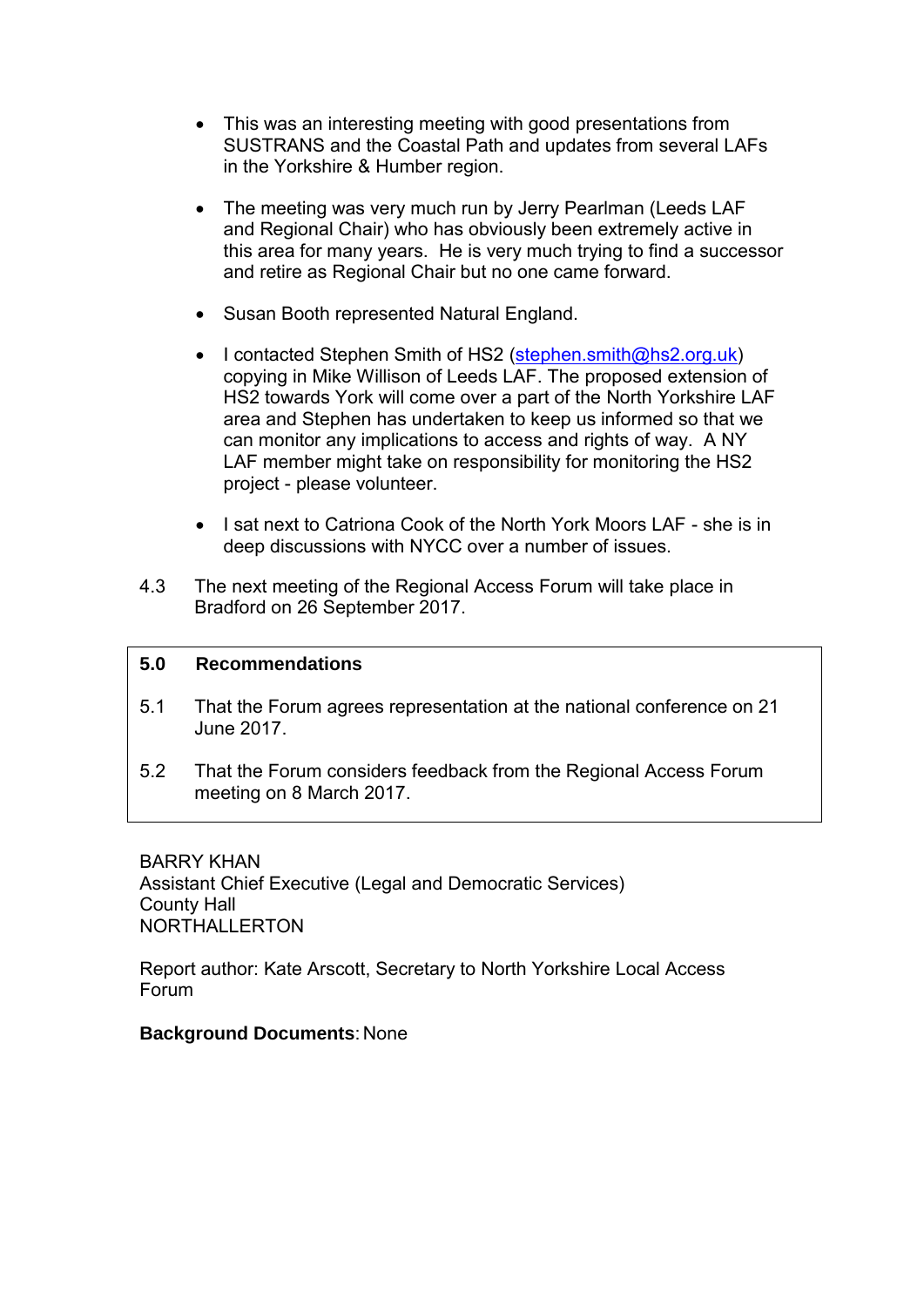#### **MEETING TITLE: YORKSHIRE AND HUMBERSIDE REGIONAL ACCESS FORUM**

**LOCATION:** THE CIVIC CENTRE, ASHBY ROAD, SCUNTHORPE

#### **MINUTES**

**Date**: 8<sup>th</sup> March 2017 **Start Time:** 10.15 am **Finish Time:** 3.30.pm

#### **Attendees:**

| Jerry Pearlman (JP)          | Y & H RAF Chair                | Leeds Local Access Forum                          |
|------------------------------|--------------------------------|---------------------------------------------------|
|                              |                                | <b>Yorkshire Dales National Park Local Access</b> |
|                              |                                | Forum                                             |
| Susan Booth (SB)             | <b>Lead Adviser</b>            | Natural England,                                  |
|                              |                                | Yorkshire and Northern Lincolnshire Area Team     |
| Didy Metcalf (DMb)           | Y & H RAF Vice Chair           | <b>Bradford Local Access Forum</b>                |
|                              | (for 6 months)                 |                                                   |
|                              | & Secretary                    |                                                   |
| Daniel Marsh (DMnl)          | Secretary                      | North Lincolnshire Local Access Forum             |
| Fran Ross (FR)               | Vice Chair                     | North Lincolnshire Local Access Forum             |
| <b>Richard Alderson (RA)</b> | Chair                          | North Lincolnshire Local Access Forum             |
| John Richardson (RJ)         | Vice Chair                     | <b>Yorkshire Dales National Park Local Access</b> |
|                              |                                | Forum                                             |
| Roma Haigh (RH)              | Chair                          | North Yorkshire Local Access Forum                |
| Catriona Cook (CC)           | Chair                          | North York Moors Local Access Forum               |
| Ted Mullins (TM)             | Chair                          | Rotherham Local Access Forum                      |
| Mike Willison (MW)           | Chair                          | <b>Leeds Local Access Forum</b>                   |
| John Nicholson (JN)          |                                | East Riding & Hull Local Access Forum             |
| David Jeffels (DJ)           | <b>County Councillor</b>       | North Yorkshire North Yorkshire County Council    |
| Rupert Douglas (RD)          | <b>Network Development</b>     | <b>Sustrans</b>                                   |
|                              | Manager (Yorkshire)            |                                                   |
|                              | <b>England North</b>           |                                                   |
| Emily Ledder (EL)            | <b>Coastal Access: Lead</b>    | <b>Natural England</b>                            |
|                              | Advisor on the Skegness        |                                                   |
|                              | to Mablethorpe Section         |                                                   |
| Steve Westwood (SW)          | <b>Coastal Access: Sorry I</b> | Natural England                                   |
|                              | did not catch Steve's          |                                                   |
|                              | role                           |                                                   |

# **Apologies:**

| Hazel Armstrong   | Chair     | East Riding & Hull Local Access Forum            |
|-------------------|-----------|--------------------------------------------------|
| Julie Swift       | Secretary | Calderdale Local Access Forum                    |
| Sarah Whitley     | Chair     | Calderdale Local Access Forum                    |
| Tony Hunt         | Chair     | <b>Barnsley Local Access Forum</b>               |
| Alistair Thompson | Chair     | Yorkshire Dales National Park Local Access Forum |
| Pan Allen         | Chair     | <b>Bradford Local Access Forum</b>               |
| Virginia Moulton  | Secretary | <b>Barnsley Local Access Forum</b>               |
| Jim Buckley       | Chair     | <b>Barnsley Local Access Forum</b>               |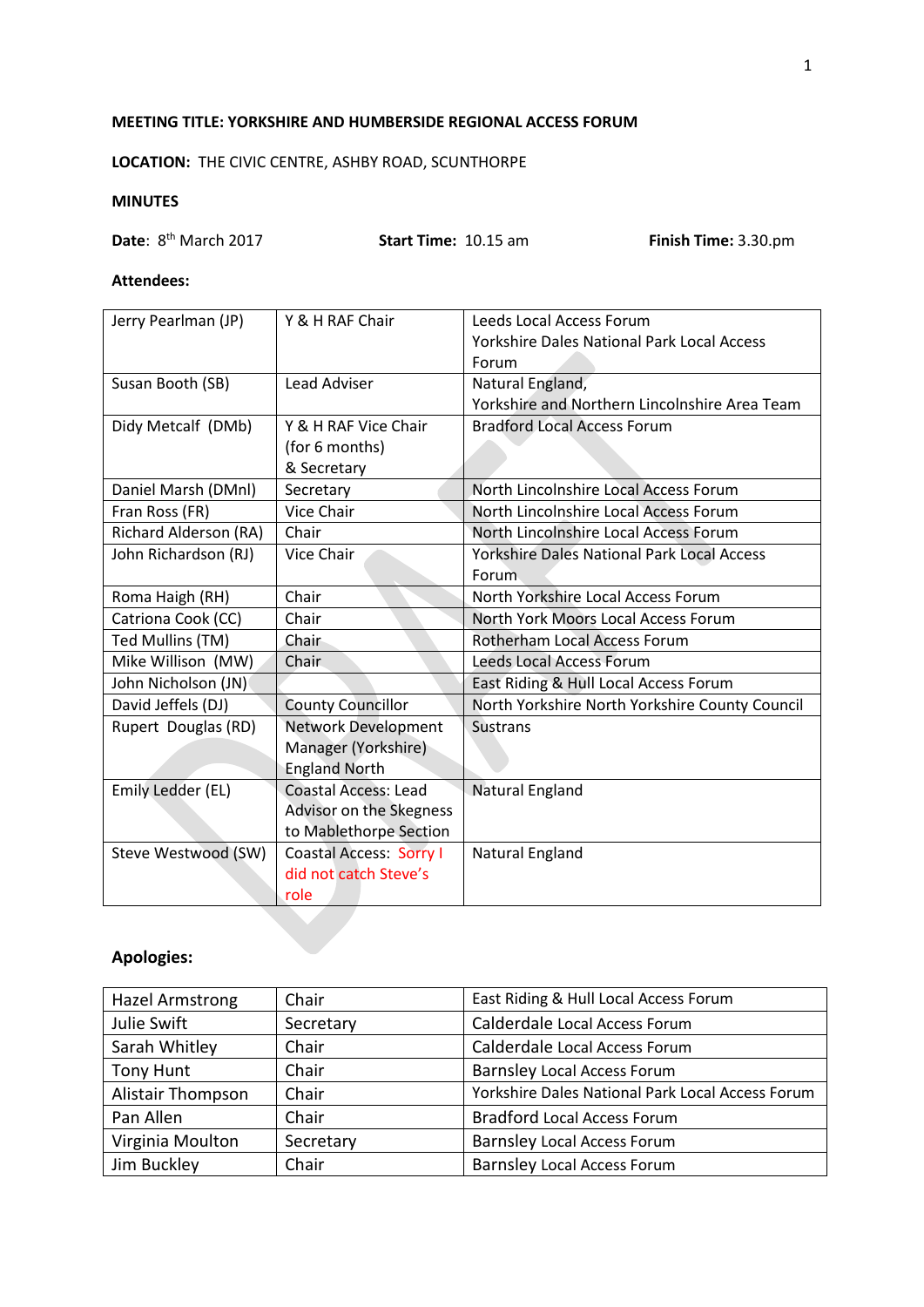| loward<br>erry | Sheffield Local Access Forum |
|----------------|------------------------------|

### **Action Points:**

| <b>Ref</b>     | <b>Actions</b>                                                             | Owner      |
|----------------|----------------------------------------------------------------------------|------------|
| <b>No</b>      |                                                                            |            |
| 4              | RD will send link to the Sustrans Design Manual.                           | <b>RD</b>  |
| $\overline{a}$ | RD will ask Lee Thompson to reply to JP letter.                            | <b>RD</b>  |
| 4              | RD will provide Signage Guidance                                           | <b>RD</b>  |
| $\overline{a}$ | SB will provide RD with contact details for the Regional Forum             | <b>SB</b>  |
| 6              | DMb will circulate the Transport Focus document "Cyclists, pedestrians     | <b>DMb</b> |
|                | and equestrians: a summary of priorities for Highways England's            |            |
|                | Network". January 2017                                                     |            |
| 7a             | Constituent LAFs lobby their MPs (in person or in writing) asking for      | All        |
|                | access to be provided in any new post Brexit Rural Payment schemes.        |            |
| 8a             | DMb to write to Lord Gardiner to enquire if there have been any changes to | <b>DMb</b> |
|                | funding that affect ROWIPs and LTPs.                                       |            |
| 9              | DMB to update the email database and send it to SB & JP                    | <b>DMb</b> |

# **1. Election of Officers**

| <b>JP</b> | Opened the discussion by thanking Hazel Armstrong on behalf of the Forum. He said      |
|-----------|----------------------------------------------------------------------------------------|
|           | she had been on the Forum long before he had joined and put in an enormous             |
|           | amount of hard work. We are sorry to hear she is unwell.                               |
| <b>JP</b> | Said that he had chaired the Forum for about 4 years and now health problems           |
|           | make it difficult for him to continue. Also, additional burdens had fallen upon him    |
|           | that are proving too much. Firstly, the withdrawal of funding for our previous         |
|           | Secretary Rachel Briggs, who had dealt with a good deal of the administration. Then    |
|           | the departure of Phil Robinson our former NE Regional Lead Advisor who had a great     |
|           | working knowledge of the region. Our new Lead Advisor Susan Booth is not there to      |
|           | do all the things that Phil did. It is not in her remit.                               |
| <b>SB</b> | Had received a helpful suggestion via email from the Secretary of Calderdale LAF,      |
|           | Julie Swift. Their Chair, Susan Whitley had offered to host and chair our next meeting |
|           | in Calderdale. However, she felt unable to extend her commitment beyond that.          |
|           |                                                                                        |
|           | Alistair Thompson Chair of YDNP LAF, had also offered a venue for our next meeting     |
|           | but regretted that he could not volunteer to take over as Chair owing to a busy year   |
|           | ahead.                                                                                 |
| <b>JR</b> | Noted that the venues that YDNP and NYMNP are able to offer in Bainbridge and          |
|           | Helmsley could only be reached by car.                                                 |
| cc        | Regretted that she should not take on any further roles as she feels her place is at   |
|           | the coal face working towards the cut-off date in 2026. There is an enormous           |
|           | amount of work to be done and she does not feel her energies should be diverted        |
|           | from that.                                                                             |
|           | She added that the Regional Forum has a vital lobbying part to play and we must        |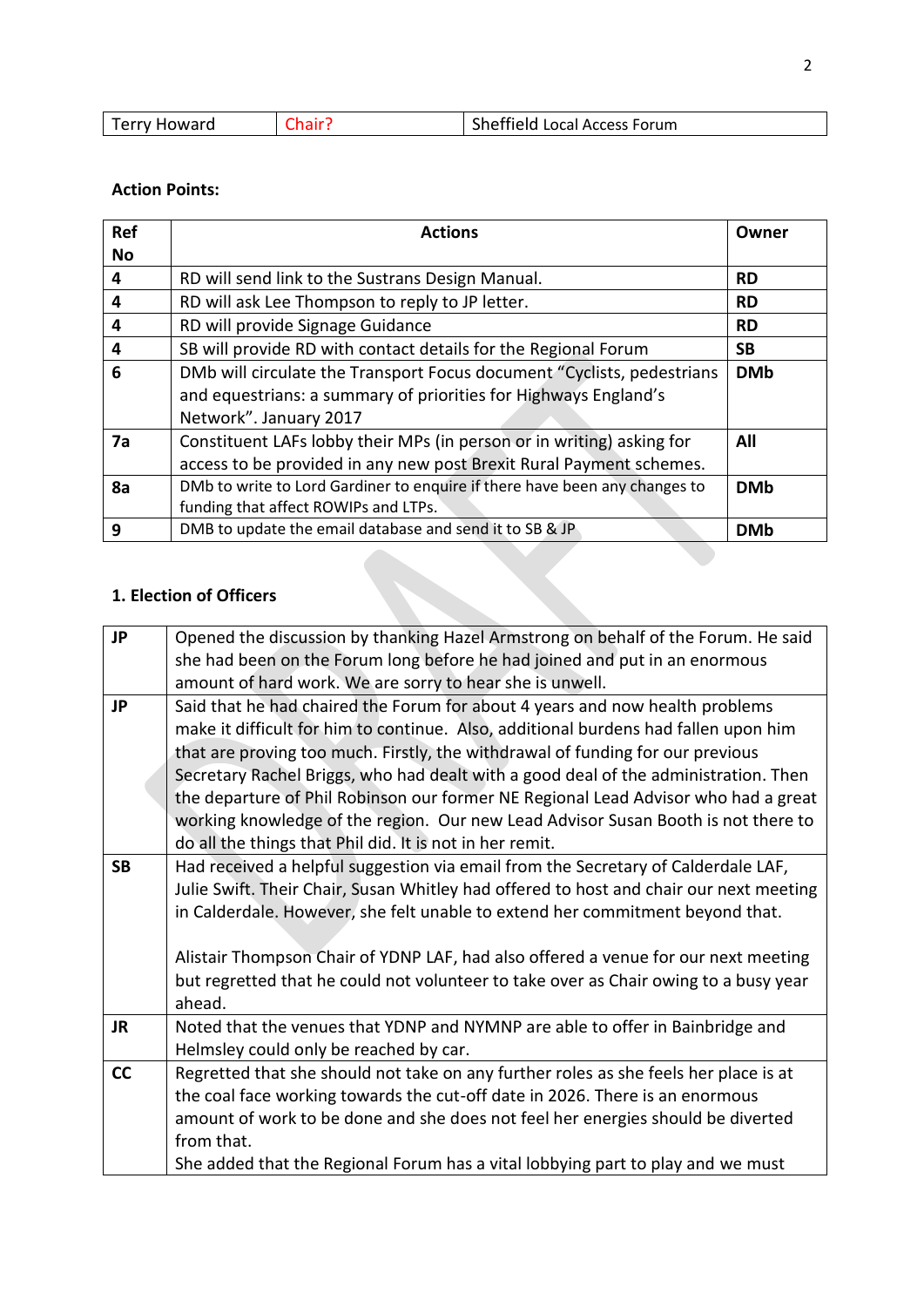| keep reminding government that the funds do not follow.                                     |  |
|---------------------------------------------------------------------------------------------|--|
| Suggested that in the absence of volunteers for the post of Chair, he may consider          |  |
| continuing for a short time, providing that he could be relieved of the letter writing;     |  |
| perhaps by the Vice Chair.                                                                  |  |
| Said that the Actions should be given to members to spread the work load                    |  |
| Agreed they should be shared with members having the relevant knowledge of the              |  |
| issue concerned.                                                                            |  |
| He supported the idea that we share the workload. He said that we value JP's                |  |
| expertise and hoped that we might persuade him to stay on.                                  |  |
| Agreed others must be responsible for the Action Points.                                    |  |
| Said he would be glad to offer but wondered if that is appropriate for a local              |  |
| Councillor.                                                                                 |  |
| Offered to fill the post of Vice Chair for the next 6 months                                |  |
| Seconded that suggestion                                                                    |  |
| Agreed to continue as Chair as he was keen that the Forum should not fail.                  |  |
| Resolved: JP will continue as Chair assisted by DMb as Vice Chair. The Forum can review the |  |
| situation 6 months' time.                                                                   |  |
|                                                                                             |  |

## **2. Introduction and Apologies**

The Chair welcomed guests and members to Scunthorpe Civic Centre. He explained that we would be taking Agenda items 4. & 5 next to allow our guest speakers to speak first. (The original order has been adhered to in the minutes).

# **3. Matters arising/Minutes of Last Meeting, (minutes accompanying agenda).**

|           | Network Rail (NR) - Closure of Railway Crossings: see Item 7b below.               |
|-----------|------------------------------------------------------------------------------------|
|           | Coastal Path: Following queries raised by HA at our last meeting, Steve Westwood   |
|           | and Emily Ledder of the Natural England Coastal Team are attending our meeting     |
|           | today. See Item 5 below.                                                           |
|           | SWG for Motorised Vehicles: At our last meeting JP questioned whether the special  |
|           | SWG to look at provision for motorised vehicles promised during the passage of the |
|           | Deregulation Bill was going ahead.                                                 |
| <b>JR</b> | Confirmed that he had since attended one meeting at Crewe. However, he is not      |
|           | aware that any further meetings are planned.                                       |
| <b>SB</b> | Thought that there would be at least 1 further meeting. See Item 8c below.         |
| <b>SB</b> | Deregulation Act 2015 - Regulations: See Item 8c below                             |

# **4. Working Together. Rupert Douglas, Network Development Manager (Yorkshire) England North, Sustrans.**

| JP        | Introduced Rupert Douglas explaining that our Regional Forum had expressed interest in   |
|-----------|------------------------------------------------------------------------------------------|
|           | exploring ways in which Local Access Forums could work more effectively with Sustrans to |
|           | provide more inclusive, locally appropriate, access solutions.                           |
| <b>RD</b> | Rupert had prepared a PowerPoint presentation to illustrate how Sustrans works.          |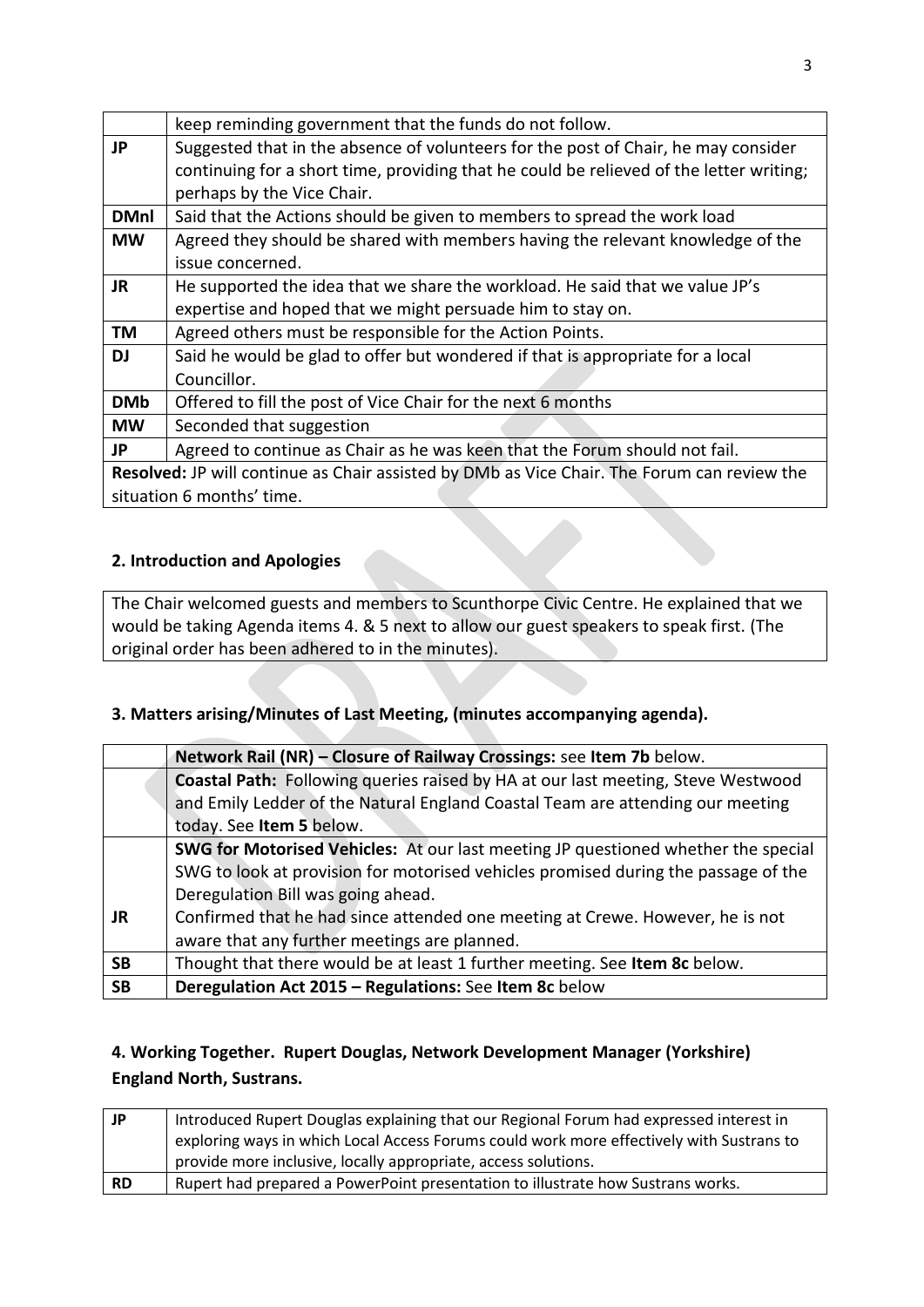To summarise: it is charity relying on donations to achieve its aim of replacing motorised journeys with journeys on foot, bicycle and where appropriate, other means of nonmotorised journey.

Its vision is to benefit health and the environment and its work includes: the creation of The National Cycle Network (NCN), promoting sustainable travel choices and the Coast to Coast route. There are now 14,000 miles of the cycle network across the UK and following a recent restructuring our region is now part of Sustrans, England, North.

Sustrans expands the network by building and maintaining new cycleways, based on

guidance contained in the 'Sustrans Design Manual'**<sup>i</sup>** . Many are on the line of previously disused railways which require new bridges and it is now responsible for 4171 of these. Maintenance of the tracks relies on approximately 3,000 across the UK.

#### **Some examples of success in our region are:**

- The ACTIVE GROUP, WAKEFIELD: who are volunteers building routes in their area.. They are using Toptrek to surface the tracks which is also suitable for use by horses.
- CITY CONNECT: is delivering a high quality scheme known as the Leeds Bradford Super Highway.**ii**
- ALEXANDRA DOCK & FERRY TERMINAL: where Sustrans is working with Hull City Council and Siemens to link the new development to the promenade and City Centre. This will transform the experience of visitors to Hull and benefit residents.
- HUDDDERSFIELD NARROW CANAL: is another scheme currently being looked at which could be added to the NCN. Although the narrow width of the towpath initially seemed to be an obstacle, clearing the overgrown vegetation may provide the necessary width.

**Surfacing:** these are not all tarmac and can be selected to suit their location and use. A key priority is sustainability. Sustrans has published an advisory leaflet for Cycle Path Surface Options.**iii** There are also alternatives which are suitable for horses such as Toptrek and Multitrek**iv** .

**Signage:** Sustrans provides a range of distinctive easy to follow signs showing distance and destination, these can be adapted to suit any particular location.

**Behaviour:** Rupert acknowledged that there had been some complaints about incompatibility between users. Sustrans is now promoting a 'Share, Respect and Enjoy' initiative and installing notices to remind trails users. He noted that well designed routes of sufficient width were crucial factors in providing an enjoyable experience for everyone. A good example of this is the Fosse Island Cycleway in York.

**Conferences in Utrecht and Ghent:** Rupert told us that he had recently attended 2 inspiring conferences at which strong interest had been expressed in the UK as a cycling destination. Particular interest has been expressed in visiting Yorkshire following our hosting the Tour de France in 2014, which represents a potentially significant opportunity to boost the local economy.

**Electric Bikes:** at the conferences he had also noted the growing popularity of these bikes. He noted that we are beginning to see this in the UK as well and their use will no doubt expand here. However, this may be accompanied by concerns about speed.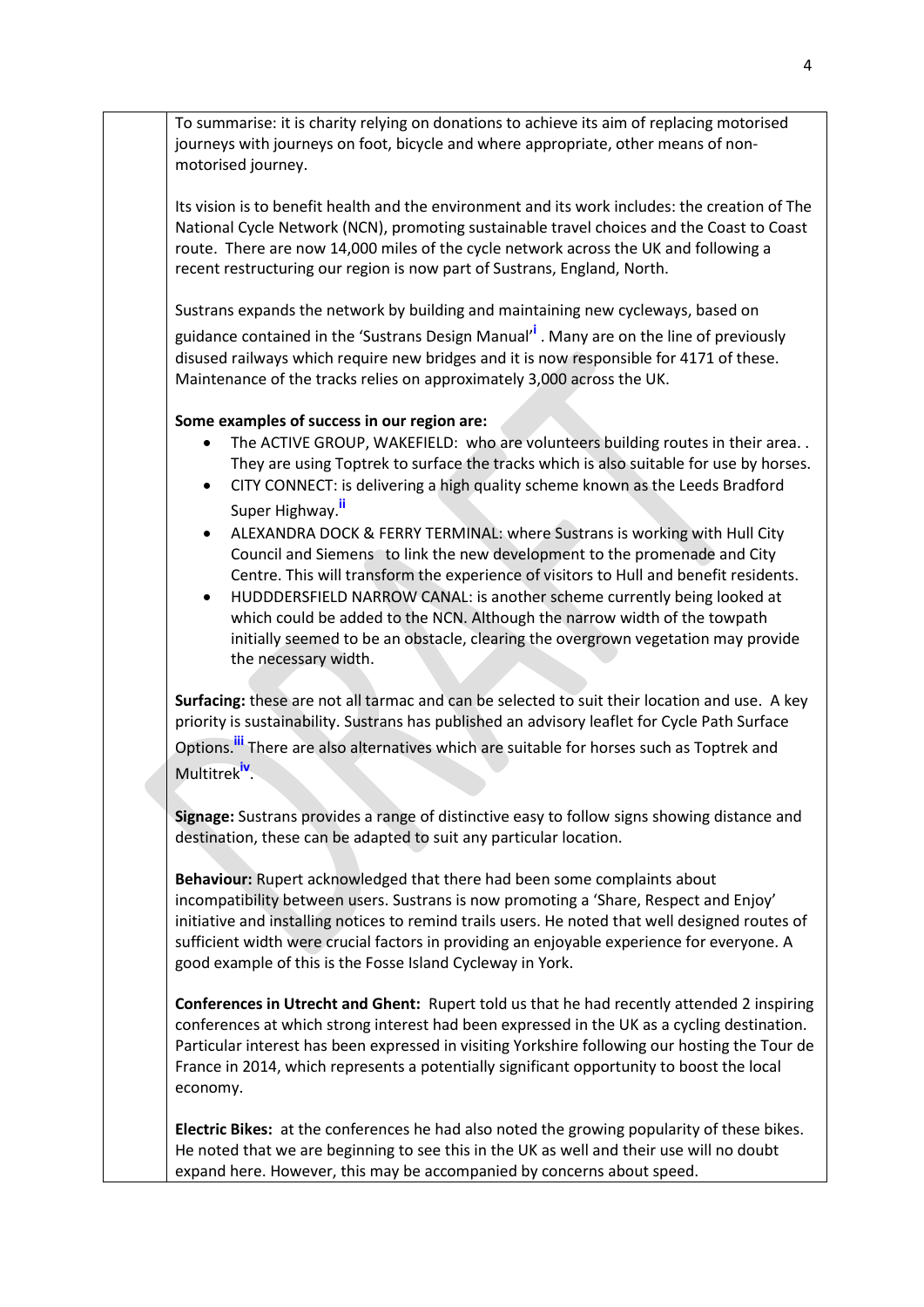|           | Greening Greenways: Sustrans has begun a new initiative to protect and enhance                                                                                                      |
|-----------|-------------------------------------------------------------------------------------------------------------------------------------------------------------------------------------|
|           | biodiversity along its traffic free sections <sup>V</sup> . There are 3 in Yorkshire:                                                                                               |
|           | Fosse Island <sup>vi</sup>                                                                                                                                                          |
|           |                                                                                                                                                                                     |
|           | Spen Valley <sup>vii</sup>                                                                                                                                                          |
|           | Sorry I didn't get the third one.                                                                                                                                                   |
|           | The Future: Sustrans now has a new Chief Executive and a new strategy is being developed.                                                                                           |
|           | However, the NCN will remain at the heart of what it does. A new Strategic Improvement                                                                                              |
|           | Plan (SIP) is being developed to assist funding bids at local and National Levels.                                                                                                  |
| JN        | Stressed that the sustainability of the type of surfacing used is important; they need to be                                                                                        |
|           | resilient to use throughout the year. Some non-tarmacked routes were susceptible to                                                                                                 |
|           | developing pot holes and disturbance from tree routes.                                                                                                                              |
| <b>RD</b> | Agreed that tree roots pushing up through the surfaces cause regular problems, which tends                                                                                          |
|           | to support the use of tarmac as the sustainable option. While crushed stone is good                                                                                                 |
|           | solution for equestrians; it is more costly and some councils are reluctant to take on the                                                                                          |
|           | additional maintenance burden. Considering the specific location, gathering evidence and                                                                                            |
| <b>RA</b> | working with others, is the best way to provide sustainable solutions.<br>Asked if there is a speed limit for electric bikes and suggested they may present a problem.              |
| <b>RD</b> | Said he had heard of problems. Abroad, they are beginning to create separate lanes.                                                                                                 |
| <b>TM</b> | Said there needs to be clear differentiation between 'pedal assisted' bikes which boost                                                                                             |
|           | pedalling and 'e-bikes' that are propelled without pedalling. On the continent pedal assisted                                                                                       |
|           | bikes are regulated to cut out at 15 mph.                                                                                                                                           |
|           | He has since circulated this guidance:                                                                                                                                              |
|           |                                                                                                                                                                                     |
|           | "Those which meet HM Government's requirements are called 'electrically assisted pedal                                                                                              |
|           | cycles' (EAPC's). They can be 2-wheeled bicycles, tandems or tricycles.).                                                                                                           |
|           |                                                                                                                                                                                     |
|           | The requirements are:                                                                                                                                                               |
|           | the bike must have pedals that can be used to propel it<br>$\circ$<br>the electric motor shouldn't be able to propel the bike when it's travelling more than                        |
|           | $\circ$<br>$15.5$ mph                                                                                                                                                               |
|           | the motor shouldn't have a maximum power output of more than 250 watts"                                                                                                             |
|           |                                                                                                                                                                                     |
| JR.       | Observed that many ordinary cyclists already go at speed: putting off other users.                                                                                                  |
| <b>RD</b> | Referred to the Cinder Trail from Scarborough to Whitby, where concerns had been                                                                                                    |
|           | expressed about high speeds. Sustrans had made improvements there but there is more                                                                                                 |
|           | work to do. Providing sufficient width and targeting behaviour are among the range of                                                                                               |
|           | solutions.                                                                                                                                                                          |
| cc        | Noted that none of the slides showed horses using the trails. For example, the Cinder Trail is                                                                                      |
|           | well used by horses, but, (as the local BHS representative), she is not aware that any                                                                                              |
|           | consultation with horse riders had taken place.                                                                                                                                     |
| <b>RD</b> | Said there had been good outcomes where Sustrans has worked with horse riders. For<br>example: the Nidderdale Trail does have a separate strip for horses that works well. Sustrans |
|           | is widening its consultation process to be more inclusive.                                                                                                                          |
| <b>JR</b> | Referring to the route from Malton to Pickering: he questioned the assumption that tarmac                                                                                           |
|           | is best. He said it is not wanted by walkers, horse riders or mountain bikers and that work                                                                                         |
|           | needs to be done on making the trail more inclusive. There had also been reports of                                                                                                 |
|           | aggressive, arrogant behaviour.                                                                                                                                                     |
| <b>RD</b> | Said that Sustrans is aware that some people are unhappy and are looking at solutions.                                                                                              |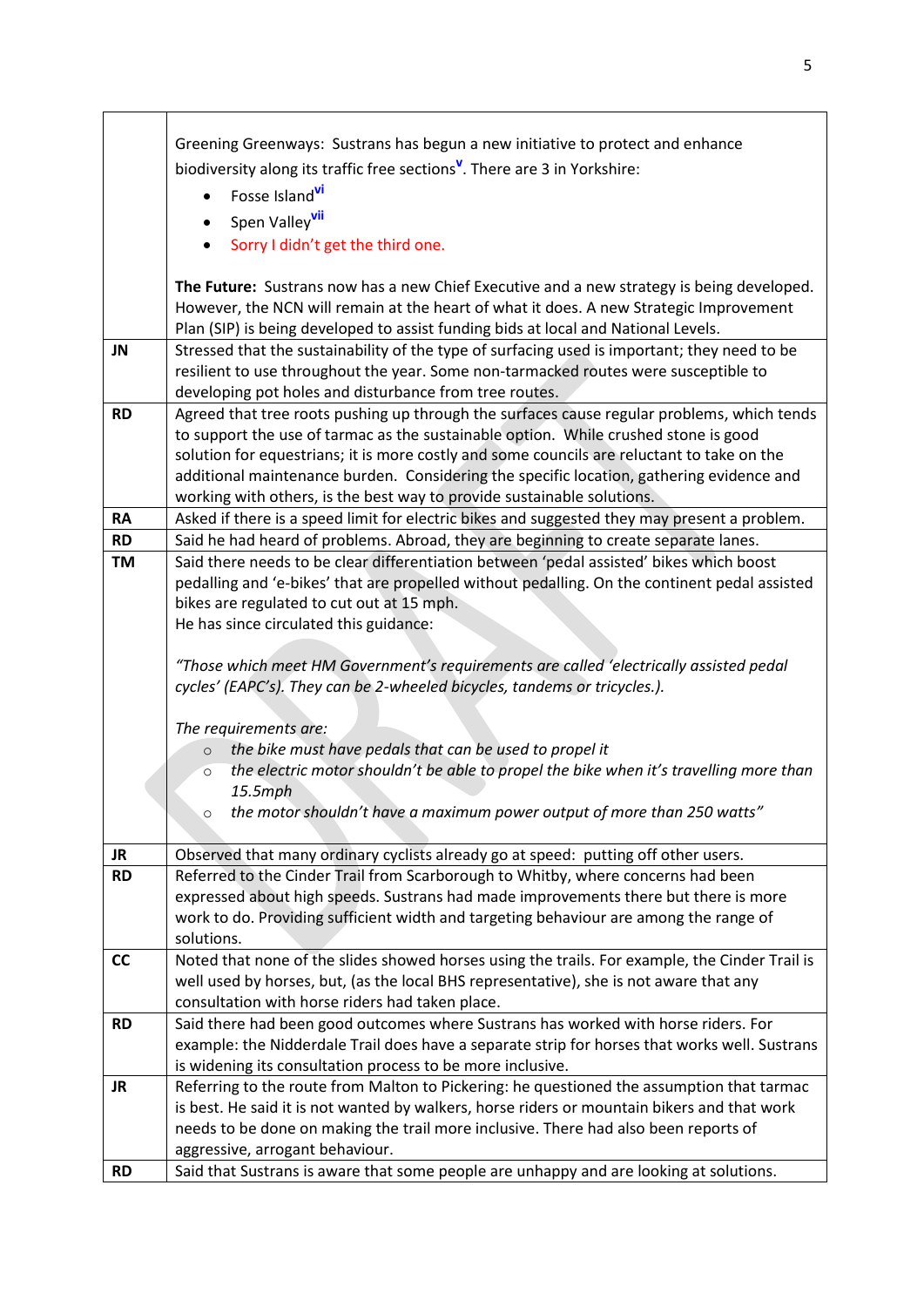| <b>MW</b> | Asked what the cost of using Toptrek or Altitrek was compared with tarmac.                      |
|-----------|-------------------------------------------------------------------------------------------------|
| <b>RD</b> | Was not sure about the comparative cost. The surfaces used need to be appropriate for           |
|           | location and the amount of use. Not all surfaces are suitable. On the City Connect canal        |
|           | towpath the surface had not been deep enough and had to be replaced.                            |
| <b>JP</b> | Said he had 5 questions to put:                                                                 |
|           | 1. RD had talked about the criteria for the NCN but hadn't said what that was.                  |
| <b>RD</b> | The NCN Handbook contains the details of design best practice <sup>viii</sup> . The work of the |
|           | SIP audit and review will provide further clarification. He will provide the Forum with         |
|           | that.                                                                                           |
| <b>JP</b> | 2. Said he had written Lee Thompson (Sustrans, South & West Yorkshire) and                      |
|           | received a reply saying that he should refer the question to Leeds CC. Please could             |
|           | RD ask him to reply to him as this query is about a national issue?                             |
|           | 3. Cycle Tracks Act. Under this Act when a public right of way is incorporated into the         |
|           | cycle network it ceases to be shown on the definitive map. Please could this cease;             |
|           | as the public need to see their network as a whole.                                             |
|           | 4. Is there signage guidance?                                                                   |
| <b>RD</b> | Yes. I will send it to you.                                                                     |
| <b>JP</b> | 5. Working with us (LAF). Are you doing this?                                                   |
| <b>RD</b> | Yes. In places.                                                                                 |
| <b>RA</b> | Asked if RD had contacts for all our LAFs so that he could work more inclusively with them.     |
| JJ        | We can ask SB to supply details to RD and we look forward to him coming back to us in a         |
|           | year's time to let us know how Sustrans and LAFs are working together.                          |
| <b>FR</b> | Sustrans had worked with North Lincs LAF successfully on a foot and cycle path at Normanby      |
|           | Hall.                                                                                           |
| <b>JN</b> | Said the quality of the Beverley to Willoughby cycleway was variable and not practical in       |
|           | places.                                                                                         |
| <b>RD</b> | Replied: Sustrans had not been directly involved in that. It had been a Highways England        |
|           | project and Sustrans had only been involved in commenting on the bridge.                        |
| <b>JP</b> | Thanked Rupert for talking to us about Sustrans and its work and said he hoped we could         |
|           | work together effectively in the future.                                                        |

# **5. Update on the Coastal Path development in Yorkshire and Humber. Steve Westwood and Emily Ledder, Natural England.**

|           | SW & EL had prepared a PowerPoint presentation to illustrate how the duty for NE<br>to create Coastal Access under the Marine and Coastal Act 2009 was being<br>implemented. This covered the Delivery, the Process and Timescale's and the<br>Relevant legislation.                                                                                                            |
|-----------|---------------------------------------------------------------------------------------------------------------------------------------------------------------------------------------------------------------------------------------------------------------------------------------------------------------------------------------------------------------------------------|
| <b>EL</b> | Explained that 2,400 miles of English Coastal Access will be open to the public by<br>2020. The methodology used is set out in the NE 'Coastal Access' guidance published<br>in 2013 <sup>ix</sup> . NE works with the local authorities and statutory consultees to progress<br>the development using 5 well defined stages: Prepare, Develop, Propose, Determine<br>and Open. |
|           | In our region the process is manged by NE's North East Hub. The coastline is divided                                                                                                                                                                                                                                                                                            |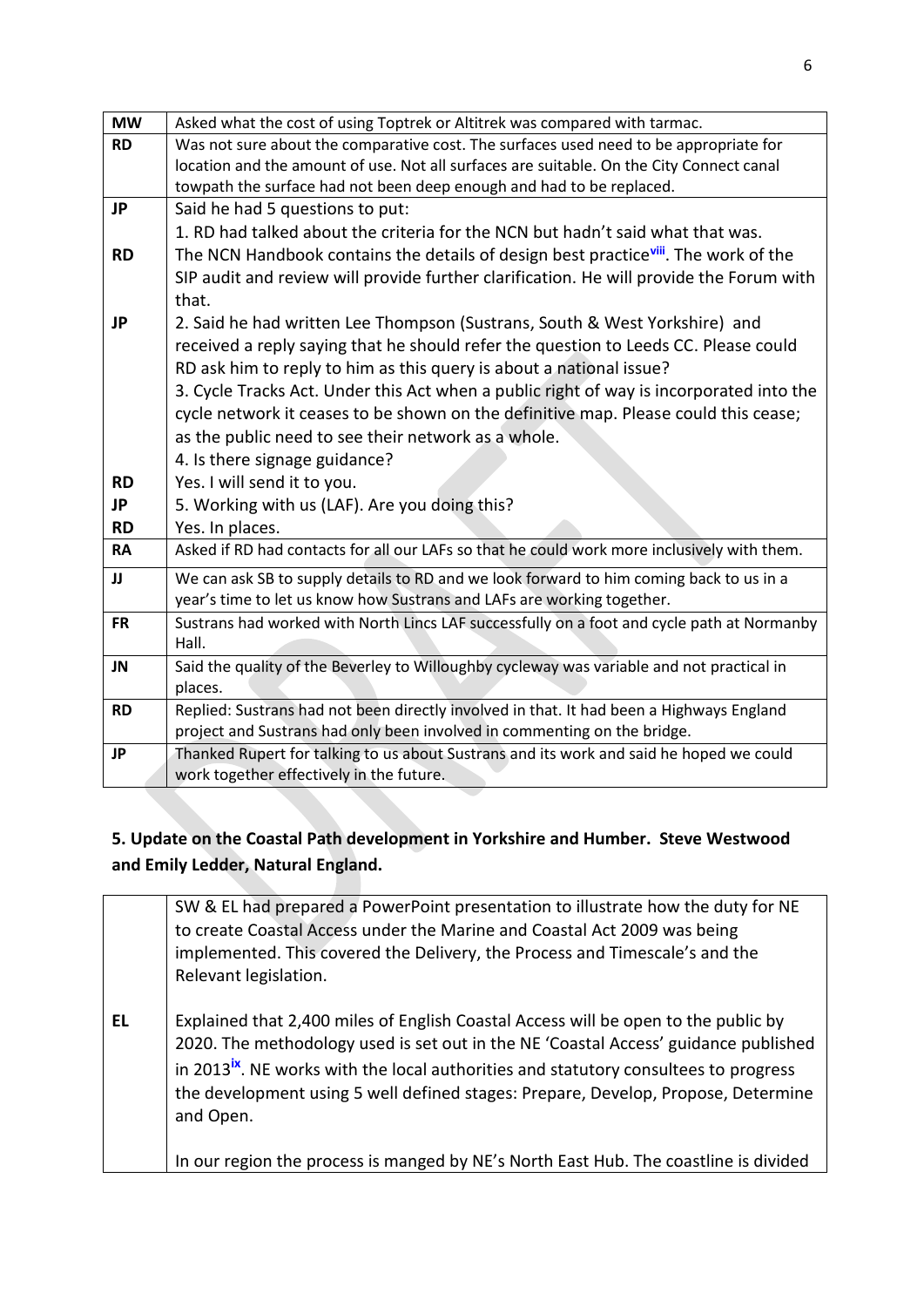|             | into 10 'stretches' (including the Humber Estuary from the Humber Bridge) which                                                |
|-------------|--------------------------------------------------------------------------------------------------------------------------------|
|             | are being progressed separately and are therefore at different stages of                                                       |
|             | development.                                                                                                                   |
|             |                                                                                                                                |
|             | The stretches between North Gare and South Bents and Filey Brigg to Newport                                                    |
|             | Bridge are now open. The stretch linking North Gare and Newport Bridge is expected                                             |
|             | to open this year. The remaining 7 stretches will open between 2018 and 2020.                                                  |
|             | The Skegness to Mablethorpe section is now ready to submit to the Secretary of                                                 |
|             | State for approval; after which there will be an 8 week opportunity for stakeholders                                           |
|             | and owners to comment. Objections are dealt with by the local Planning                                                         |
|             | Inspectorate and there is no compensation.                                                                                     |
|             | It takes 2 to 3 years to get a path open. NE funds all the establishment works and                                             |
|             | pay the LAs for their time. When the route are open they are designated as National                                            |
|             | Trails or Sustrans routes (where appropriate) and NE will fund 75% of the ongoing                                              |
|             | management costs.                                                                                                              |
| cc          | Asked where the Coastal Path is legally recorded?                                                                              |
| <b>DMnl</b> | Commented that it is not on the Definitive Map as its Open Access Land.                                                        |
| <b>EL</b>   | It is shown on the OS by the National Trails symbol.                                                                           |
| JJ          | Asked about the Coastal Strip in our area.                                                                                     |
| EL          | There are 10 stretches of Coastal Strip. There are 7 legal advisors working on those.                                          |
|             | The Marine and Coastal Access Act 2009, gives NE a legal duty to provide those by                                              |
|             | 2020. The Act also gives NE discretion to include estuaries (up to the first bridge).                                          |
|             | The portion of the Humber Estuary to the Humber Bridge is included.                                                            |
| <b>SW</b>   | There are national rules regulating the activities that may be carried on.<br>No vehicles                                      |
|             | No horses or cycles                                                                                                            |
|             | No camping                                                                                                                     |
|             |                                                                                                                                |
| cc          | Dogs must be kept under control                                                                                                |
| <b>SW</b>   | Have landowners provided this access?<br>We are not putting any stiles in, only gates. We aim to strike a balance between user |
|             | experience and the land owner's interests. It has not been difficult so far.                                                   |
|             | The Trail itself is a 4 m wide strip. The Coastal margin extends to the mean low water                                         |
|             | line. Although there are a variety of elements that restrict access, such as ports,                                            |
|             | houses, gardens and MOD land.                                                                                                  |
| <b>RA</b>   | Commented that some of the landscape is sensitive to changes. For example flood                                                |
|             | defences: he suggested that maintenance of flood defences in the area between                                                  |
|             | Mablethorpe and the Humber estuary were "guaranteed" after a plan by EA in 2008 to                                             |
|             | drastically reduce the level of maintenance in that length was abandoned. Ergo, that stretch                                   |
|             | of the Coastal Trail might benefit from long term security.                                                                    |
| <b>SW</b>   | The landward margin is usually marked by an existing structure such as a fence. Roll                                           |
|             | back due to erosion must automatically be taken into account. This is especially                                               |
|             | relevant on the East Coast which is eroding at approximately 2 m a year. The route                                             |
|             | automatically moves back without further approval needed from the Secretary of                                                 |
|             | State.                                                                                                                         |
|             |                                                                                                                                |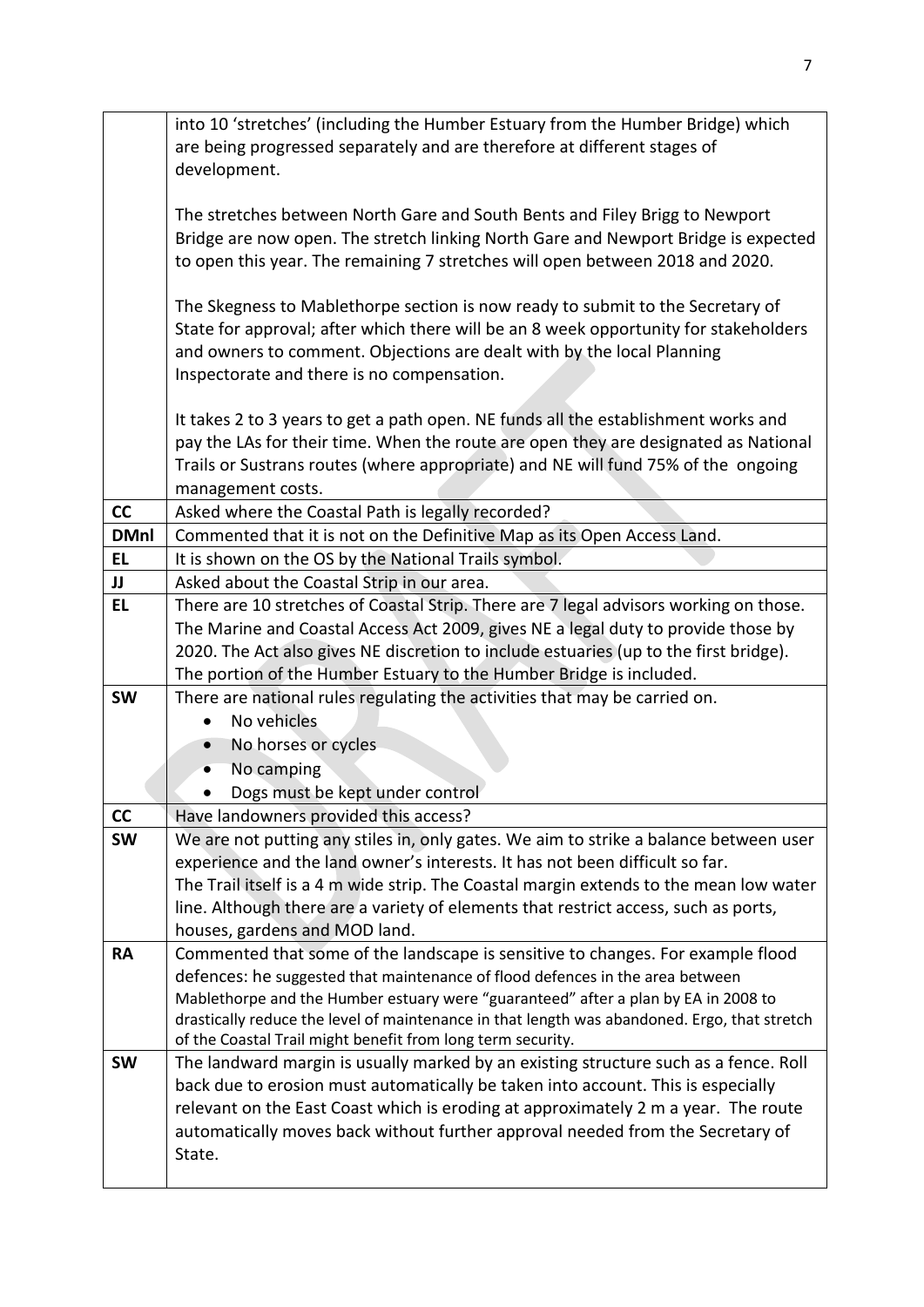| <b>RD</b> | The Environment Agency maintains it is illegal to cycle on flood banks. Do they give    |
|-----------|-----------------------------------------------------------------------------------------|
|           | reasons for excluding cyclists? Dismissing the creation of a link from Hull to Spurn    |
|           | Point is a lost opportunity.                                                            |
| EL        | Matched funding is required for higher rights. The timescale is tight and it all has to |
|           | come together, which makes it more difficult.                                           |
| JN        | Funding: he objected to the maintenance falling on LAs.                                 |
| JP        | It is a National Trail but not a public right of way. Is that a funding matter?         |
| <b>RA</b> | Commented that would mean there is no firm maintenance guarantee. Therefore,            |
|           | no guarantee of it being there in perpetuity.                                           |
| <b>RD</b> | Asked if there interest in responding to cases where there are increased                |
|           | opportunities such and benefits. On establishment the trail partnerships are            |
|           | supposed to develop facilities eg village shops, pubs place to stay etc.                |
| FL        | Didn't catch the answer to this.                                                        |

E.

# **LUNCH**

# **6. Walking and Cycling Strategy**

| cc          | Transport for the North now has all-inclusive strategic remit to look at the effect of                                                                                                  |
|-------------|-----------------------------------------------------------------------------------------------------------------------------------------------------------------------------------------|
| <b>DMb</b>  | severance issues on all roads and rights of way. This must include all users                                                                                                            |
|             | Said this may associated with a paper compiled by 'Transport Focus' <sup>x</sup> that had been<br>circulated to her but she did know what weight it carried as an advisory document. It |
|             | would be interesting to know, as it contains valuable advice about avoiding                                                                                                             |
|             | severance of existing access roads and rights of way when planning new                                                                                                                  |
|             | infrastructure projects. She will circulate it to members <sup>xi</sup> .                                                                                                               |
| <b>JP</b>   | Quoted the Paths for Communities guidance for walking and cycling., which was                                                                                                           |
|             | inclusive.                                                                                                                                                                              |
|             | Cycling UK (former CTC), is now campaigning for cyclists to be allowed to ride on                                                                                                       |
|             | footpaths where the width is good and disturbance is minimal. (NB. not footways by                                                                                                      |
|             | the side of roads)                                                                                                                                                                      |
| cc          | Said the BHS supports that.                                                                                                                                                             |
| <b>JP</b>   | Added that Ramblers say that lots of paths are ideal for cycling.                                                                                                                       |
| cc          | Some routes are used already and the public should take them as found.                                                                                                                  |
| <b>DMnl</b> | Cited some routes that are rarely used by pedestrians but are used by cyclists.                                                                                                         |
| <b>RA</b>   | Did not agree. He did not think this was a good idea. Cyclists on pathways tend to                                                                                                      |
|             | expect people to get out of the way.                                                                                                                                                    |
| <b>JR</b>   | Noted that they were also campaigning to allow to race on bridleways.                                                                                                                   |
| <b>TM</b>   | Does not think this should be allowed to slide into the Walking and Cycling Strategy.                                                                                                   |
|             | The principle of sail before steam should apply.                                                                                                                                        |
| <b>JP</b>   | Cycle Tracks Act now own 550 miles of the network. Has been making a study of the                                                                                                       |
|             | legal aspects of what cyclists are and are not allowed to do and how this has come                                                                                                      |
|             | about. He has compiled extracts of the law for the Ramblers. If anyone would like a                                                                                                     |
|             | copy please let him know.                                                                                                                                                               |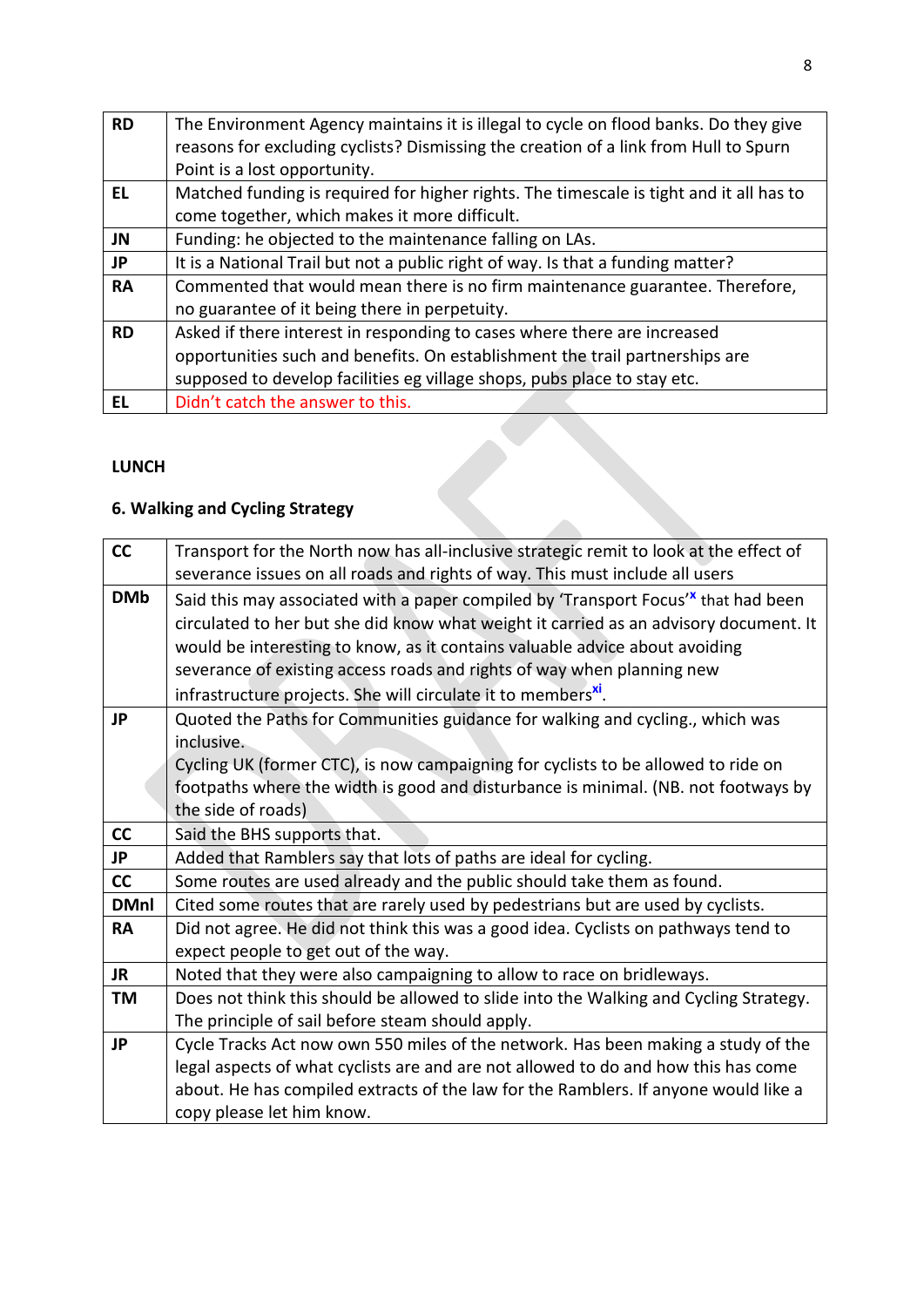# **7. Updates**

|                     | <b>7a Permissive Access</b>                                                                   |  |
|---------------------|-----------------------------------------------------------------------------------------------|--|
| cc                  | Noted that Open Spaces already adopted the view that any new post Brexit Rural                |  |
|                     | Payment schemes should include public access. BBT supported the inclusion of                  |  |
|                     | payments for access in land based schemes. Particularly for access links with a               |  |
|                     | strategic gain.                                                                               |  |
| <b>RA</b>           | Said that the HLS schemes had set up some good access; they are still there and are           |  |
|                     | being used, even though the HLS agreements have expired.                                      |  |
| JP                  | Remarked that unfortunately that was not universally the case and cited paths near            |  |
|                     | Scarborough and Ripon where access had been withdrawn.                                        |  |
| CC <sub>&amp;</sub> | Both made the point that it was a good time to lobby nationally for the access to be          |  |
| JP                  | included in the new schemes.                                                                  |  |
| <b>RA</b>           | Suggested that members write to their MPs.                                                    |  |
| <b>MW</b>           | Said they had had good results in Leeds. Their MP had promised to push for                    |  |
|                     | retention of access and has written to Lord Gardiner with a modicum of success.               |  |
| cc                  | Asked SB if the environmental and access sections of NE were talking to each other            |  |
|                     | effectively. She felt that people should been given access opportunities to the               |  |
|                     | landscape on which so much money public money is being spent.                                 |  |
| <b>SB</b>           | Said NE is looking at a more holistic approach.                                               |  |
| <b>JP</b>           | At our next meeting LAFs should provide their letters and replies to their MPs                |  |
|                     | <b>RESOLVED:</b> Constituent LAFs lobby their MPs asking for access to be provided in any new |  |
| schemes.            |                                                                                               |  |

|           | <b>7b Network Rail</b>                                                                 |  |
|-----------|----------------------------------------------------------------------------------------|--|
|           | Network Rail (NR) - Closure of Railway Crossings: at our last meeting Susan Bedford    |  |
|           | a representative of NR said that ADEPT and IPROW were in the process of preparing      |  |
|           | a 'position statement' about the best way to deal with public rights of way across     |  |
|           | railway lines that are threatened with closure or diversion. We asked for information  |  |
|           | about this; either informal notes or the final approved document.                      |  |
|           |                                                                                        |  |
| <b>JP</b> | Reported that Susan Bedford had been in touch. His information was that 'position      |  |
|           | statement' had been abandoned. Questions raised by the Ramblers about the              |  |
|           | closure of various crossings had gone to the High Court. The Ramblers argue that it is |  |
|           | possible to create new public rights of way over railway lines.                        |  |
| TM        | Had attended a meeting about the blanket closures over lines in East Anglia. We        |  |
|           | need to find out how many we are expecting in our region and prepare options for       |  |
|           | diversions                                                                             |  |
| JP        | Said he had brought up the blanket closures in Essex under the Transport at Works      |  |
|           | Act. We need to find out about what is happening there and progress on discussions     |  |
|           | between the Ramblers and NR.                                                           |  |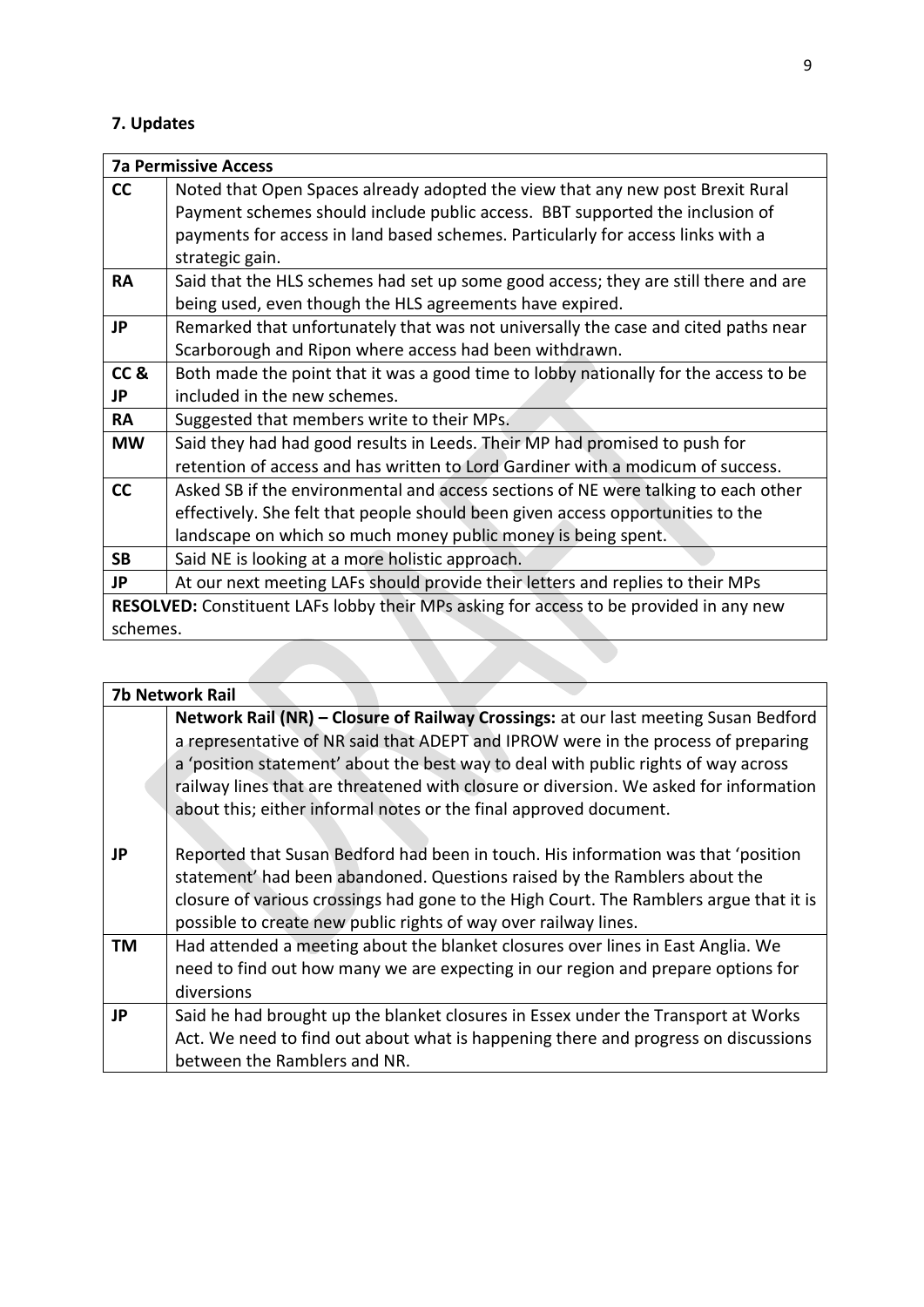|    | 7c Northern Upland Chain Local Nature Partnership                                                                                                                 |
|----|-------------------------------------------------------------------------------------------------------------------------------------------------------------------|
| JP | Reported that he has been invited to attend the Annual Meeting of the Northern<br>Upland Chain Nature Partnership at Greta Bridge tomorrow. He had applied to put |
|    | the question, 'What about education?'                                                                                                                             |

# **8. Reports**

# **8a from Constituent LAFs**

### **Leeds LAF**

| <b>MW</b> | Were given a presentation of the proposed East Leeds Orbital Road, a 4 to 5 mile<br>route from Red Hall (A58 Wetherby Road) to Thorpe Park (A63/M1 junction). This<br>includes the provision of a segregated pedestrian and cycling route (tarmac) on the<br>inner side and a more loopy leisure route on the outer side suitable for all non-<br>motorised users (not tarmac - material still to be specified), using the Green Route<br>model. A planning application for the route is expected to be submitted in the next<br>few days. This includes a generous underpass for all non-motorised users.                             |
|-----------|----------------------------------------------------------------------------------------------------------------------------------------------------------------------------------------------------------------------------------------------------------------------------------------------------------------------------------------------------------------------------------------------------------------------------------------------------------------------------------------------------------------------------------------------------------------------------------------------------------------------------------------|
|           | In January MW and JP met members of the Highways Department to discuss the List<br>of Streets / Local / National Street Gazetteer in relation to the 2026 cut-off<br>date. Leeds is not yet submitting PROW data as it is not yet required to do so by<br>Geoplace. It will require additional software, expected to be installed later in 2017,<br>and additional HR.<br>Added that under recommendations in the SWG's 'Stepping Forward' report some of<br>these roads could be excepted from the cut-of date 2026, but the wording is vague.                                                                                        |
|           | St Aidan's land has been passed to Leeds City Council. The RSPB will be back on site<br>again soon. Lack of protection has been a problem.<br>HS2: MW went to their drop in centre in Leeds and<br>met Stephen Smith. He outlined a skeleton timetable. MW offered to circulate the<br>contact details. They are:<br>For LAFs in West and North Yorkshire, Stephen Smith: stephen.smith@hs2.org.uk<br>For LAFs in South Yorkshire Marcus King: marcus.king@hs2.org.uk<br>Wondered if anyone from HS2 had been in touch with LAFs. Rotherham will have to<br>go through all the crossings affected. There will be a meeting in Barnsley |
|           |                                                                                                                                                                                                                                                                                                                                                                                                                                                                                                                                                                                                                                        |

## **Bradford LAF**

| <b>DMb</b> | West Yorkshire Transport Strategy - Despite a well put together bid to get rights of way      |
|------------|-----------------------------------------------------------------------------------------------|
|            | included in the latest update of the LTP; this was largely ignored. Bradford LAF is concerned |
|            | that this not only affects our rights of way funding but also the other local authorities     |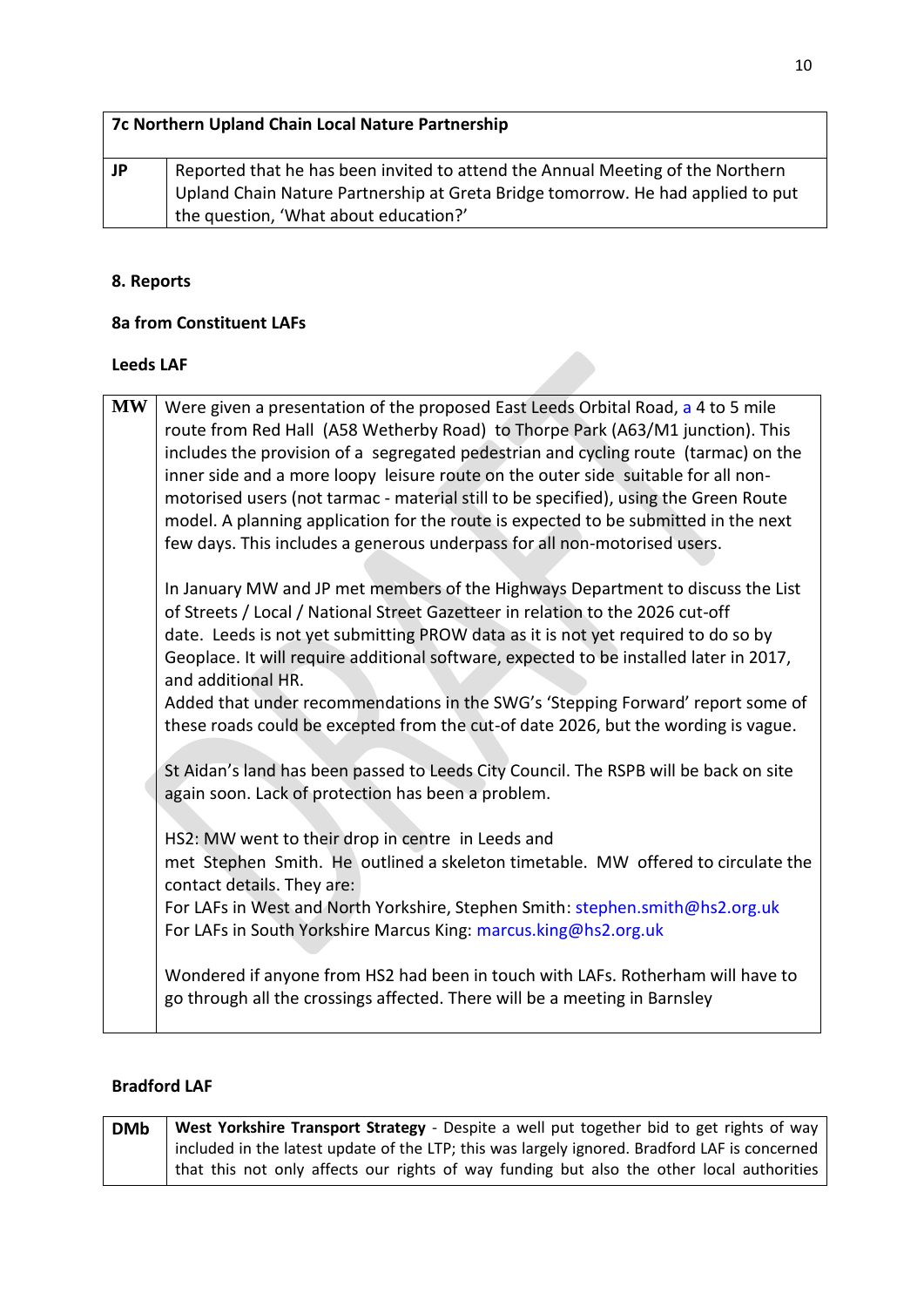|    | included in the West Yorkshire Transport Strategy.                                                                                                                                                                                                                                                                                                                                                                                                                                                                                            |
|----|-----------------------------------------------------------------------------------------------------------------------------------------------------------------------------------------------------------------------------------------------------------------------------------------------------------------------------------------------------------------------------------------------------------------------------------------------------------------------------------------------------------------------------------------------|
|    | ROWIP Review 2017 - Our Countryside and Rights Of Way Manager reported that there is<br>no dedicated funding or sufficient staff to support the review of the ROWIP.                                                                                                                                                                                                                                                                                                                                                                          |
|    | There is concern that this government may be stepping away from (or have possibly<br>abandoned) the funding mechanism designed by the previous government, which had been<br>the intention behind the introduction of these two Plans.                                                                                                                                                                                                                                                                                                        |
| JP | Suggested that she write to Lord Gardiner to ask if that was in fact the case.                                                                                                                                                                                                                                                                                                                                                                                                                                                                |
|    | <b>Definitive Map Officer</b> – The RoW Department are now in a position to appoint a dedicated<br>Definitive Map Officer. They are just awaiting formal permission to go ahead with this.                                                                                                                                                                                                                                                                                                                                                    |
|    | Bradford's unrecorded rights of way - Bradford has a large area (in the old Borough) in<br>which very few paths are recorded on the Definitive Map. There are informal records of 266<br>KMs of rights of way in that area on Council maps from the 1960's, which have been<br>digitised. Four pilot programmes to research the paths are underway. Preliminary findings<br>show that 160 Kms are a good match for viable rights of way that are in use today. It is<br>hoped that non-contentious modification orders can be made for these. |
|    | Mountain Biking on Council owned land - some members of the public have complained<br>about damage done to parts of our open spaces and woodland. Concerns have also been<br>expressed about the potential safety issues and danger to others, (although actual reported<br>accidents are few). But 2 positive things have come out of it:                                                                                                                                                                                                    |
|    | 1) The Council has worked with mountain bikers to get controversial segments taken                                                                                                                                                                                                                                                                                                                                                                                                                                                            |
|    | down from the STRAVA website. These may accumulate again but a constructive                                                                                                                                                                                                                                                                                                                                                                                                                                                                   |
|    | dialogue is now in place.                                                                                                                                                                                                                                                                                                                                                                                                                                                                                                                     |
|    | 2) The Woodland Officer is working with Mountain Bike groups to minimise damage                                                                                                                                                                                                                                                                                                                                                                                                                                                               |
|    | and reinstate areas where it has occurred.                                                                                                                                                                                                                                                                                                                                                                                                                                                                                                    |
|    | Resolved: DMb to write to Lord Gardiner to enquire if there have been any changes to funding that                                                                                                                                                                                                                                                                                                                                                                                                                                             |

### affect ROWIPs and LTPs.

# **East Riding LAF**

| JN        | <b>Coastal Path:</b> tit has been liaising with NE about this.                              |
|-----------|---------------------------------------------------------------------------------------------|
|           | Consultation: Has considered a diversion consultation associated with a large               |
|           | development in Hull.                                                                        |
|           | Permissive Access: Ros Stanley, an LAF member, has co-ordinated the review of               |
|           | permissive access schemes still active under HLS and identified 12 'priority routes', 9     |
|           | of which are still are still active. (Paper circulated)                                     |
|           | Beverley Bypass: opened on 1 <sup>st</sup> February. It has involved< shambolic diversions, |
|           | numerous dissections of rights of way and has caused confusion.                             |
| <b>JP</b> | Suggested that the Open Spaces paper on Highway Verges has been republished. He             |
|           | thought it may be of assistance and would let him know how to access it <sup>xii</sup> .    |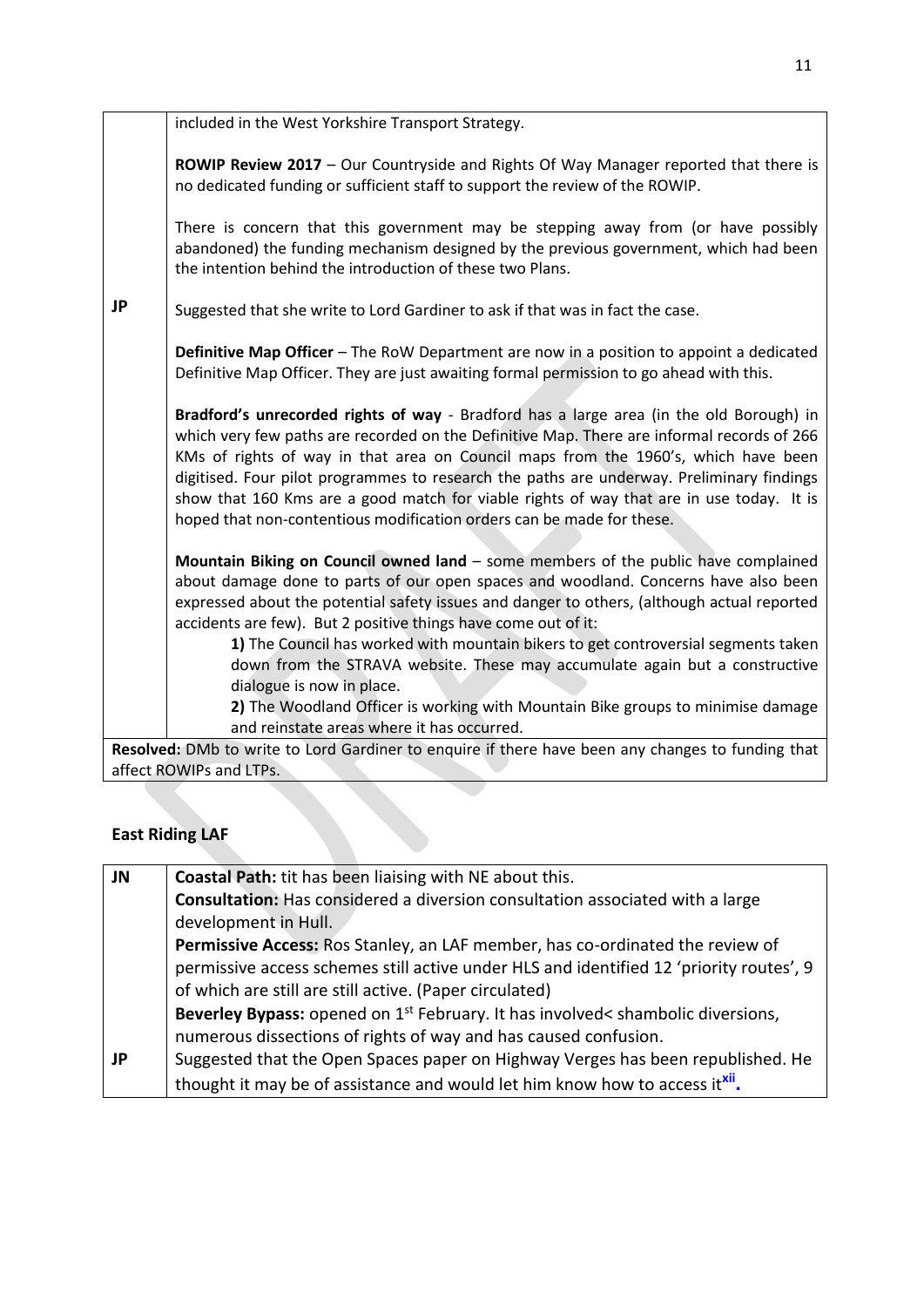#### **North Lincs LAF**

| <b>FR</b>   | Ironstone Walk: A site meeting has been arranged on the Ironstone Walk, with the<br>aim of getting the long awaited signage installed. |
|-------------|----------------------------------------------------------------------------------------------------------------------------------------|
|             | Permissive Path: Our MP opened a new permissive path on 14 <sup>th</sup> October.                                                      |
|             | Castlethorpe to Ferriby: It is working on developing safe route as it is especially                                                    |
|             | dangerous.                                                                                                                             |
|             | Lost Ways Research: Members of LAF are taking on work on lost byways using the                                                         |
|             | Archives. Some records are held in Lincoln, others in Doncaster as parts of the                                                        |
|             | County were in the former West Riding.                                                                                                 |
|             |                                                                                                                                        |
| <b>DMnl</b> | Reported that they were pleased that some elected members were now attending                                                           |
|             | meetings. The membership is up to 14 with 3 elected members (sometimes 4)                                                              |
|             | In common with many LAFs they have had difficulty in recruiting younger members.                                                       |
|             | A member of the Youth Council now attends who appears to be enjoying it.                                                               |

## **Yorkshire Dales National Park LAF**

| <b>JR</b> | Has been busy focusing on reorganisation since parts of Cumbria and Lancashire                |
|-----------|-----------------------------------------------------------------------------------------------|
|           | joined the Park on 1 <sup>st</sup> August 2016. A Lancashire member attended our last meeting |
|           | but no-one from Cumbria so far. JR is not sure why this is but one of their members           |
|           | is also on the Cumbria LAF.                                                                   |

# **North Yorkshire County Council LAF**

| <b>RH</b> | Local Plans: Has been very busy working on several Local Plans that are being             |
|-----------|-------------------------------------------------------------------------------------------|
|           | prepared which need their input.                                                          |
|           | Volunteers: It is trying to attract volunteers to work with them effectively and have     |
|           | issued a consultation document.                                                           |
|           | <b>Bedale Bypass project:</b> She was disappointed that the Bedale Bypass project had not |
|           | agreed to the LAF's suggestions.                                                          |
|           | Get out and about (GOAT): It had been working on a proposal with a £5,000 budget          |
|           | to get children out and about - YYCC has not gone with this.                              |

#### **North York Moors National Park LAF**

| cc | NYCC Projects: The Council persists in setting staff on projects rather than doing       |
|----|------------------------------------------------------------------------------------------|
|    | statutory work. She said culture change is needed and gave the example of Devon          |
|    | CC who had worked with the TRF to open up their UCRs.                                    |
|    | Potash Mine: the Planning Department managed to negotiate a bridleway from east          |
|    | to west but failed to get a route through Company's land that will result in good safe   |
|    | access for all. Millions of pounds are going into the project and there is a need to get |
|    | a paper together to identify the routes.                                                 |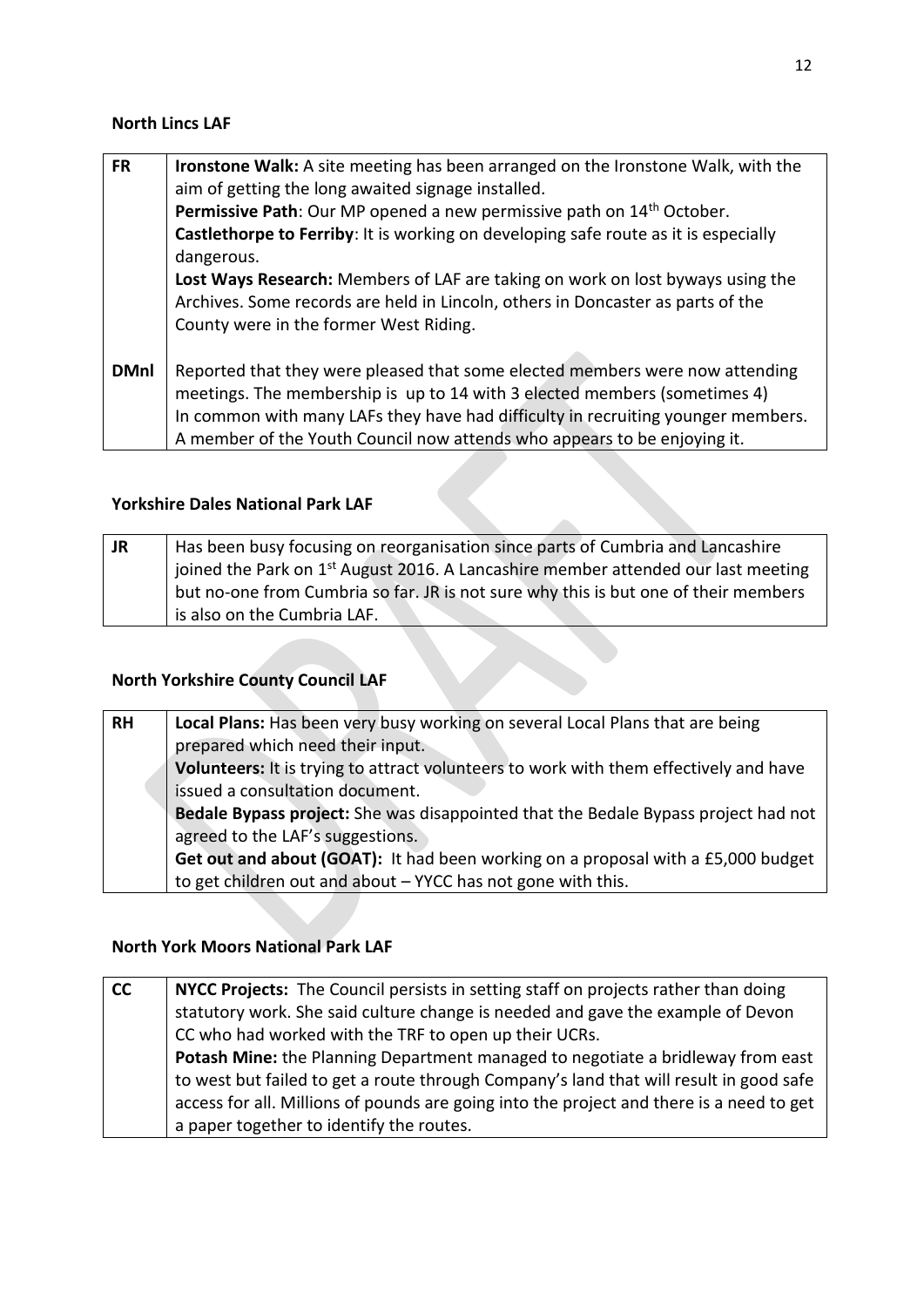#### **Rotherham LAF**

| TM | <b>ROWIP:</b> Is updating its ROWIP and the LAF has established a sub group to research |
|----|-----------------------------------------------------------------------------------------|
|    | I lost ways and are visiting the Archives in Wakefield.                                 |

# **8b Update on minutes from other regions**

|  | I don't seem to have received any minutes from other regions and have not made |
|--|--------------------------------------------------------------------------------|
|  | any notes on a discussion. Is this accurate?                                   |

# **8c Natural England update (accompanying agenda)**

| <b>SB</b> | Thanked North Lincolnshire CC for hosting us: particularly DMnl for making all the             |
|-----------|------------------------------------------------------------------------------------------------|
|           | arrangements.                                                                                  |
|           |                                                                                                |
|           | NE Reorganisation. Circulated a link to NE's 'Conservation 21 Strategy' document               |
|           | which has been published since out last meeting.                                               |
|           |                                                                                                |
|           | Motoring SWG: A meeting had been convened by NE and DEFRA on 17 <sup>th</sup> November         |
|           | 2016. What happens next is largely up to the group to decide. If it decided to carry           |
|           | on it would be as an independent group. NE suggested that a good way forward                   |
|           | would be to produce a guidance/good practice document that could go before the                 |
|           | Rights of Way Review Committee. NE will provide a venue for one further meeting                |
|           | which SB will Chair.                                                                           |
|           | LAF Conference: will be held in Birmingham on 21 <sup>st</sup> June 2017 - everyone is invited |
|           | to attend.                                                                                     |
|           |                                                                                                |
|           | HUDDLE: following the departure of Rob Leek, NE is still seeking a replacement LAF             |
|           | Coordinator. When that post is filled, NE will resume the production of the annual             |
|           | LAF Report, newsletters and HUDDLE co-ordination.                                              |
|           |                                                                                                |
|           | <b>Deregulation Act 2015</b> - Regulations: Preparation of these is still in progress and      |
|           | expected to be published in October 2017                                                       |

# **9. AOB. Date and location of next meeting.**

| <b>SB</b> | The North West Regional AF will send their minutes for our next meeting and have |
|-----------|----------------------------------------------------------------------------------|
|           | asked for ours.                                                                  |
| <b>DM</b> | Will update our email database and send it to JP & SB                            |

Date of Next Meeting: 26<sup>th</sup> September 2017 at Bradford City Hall, Bradford.